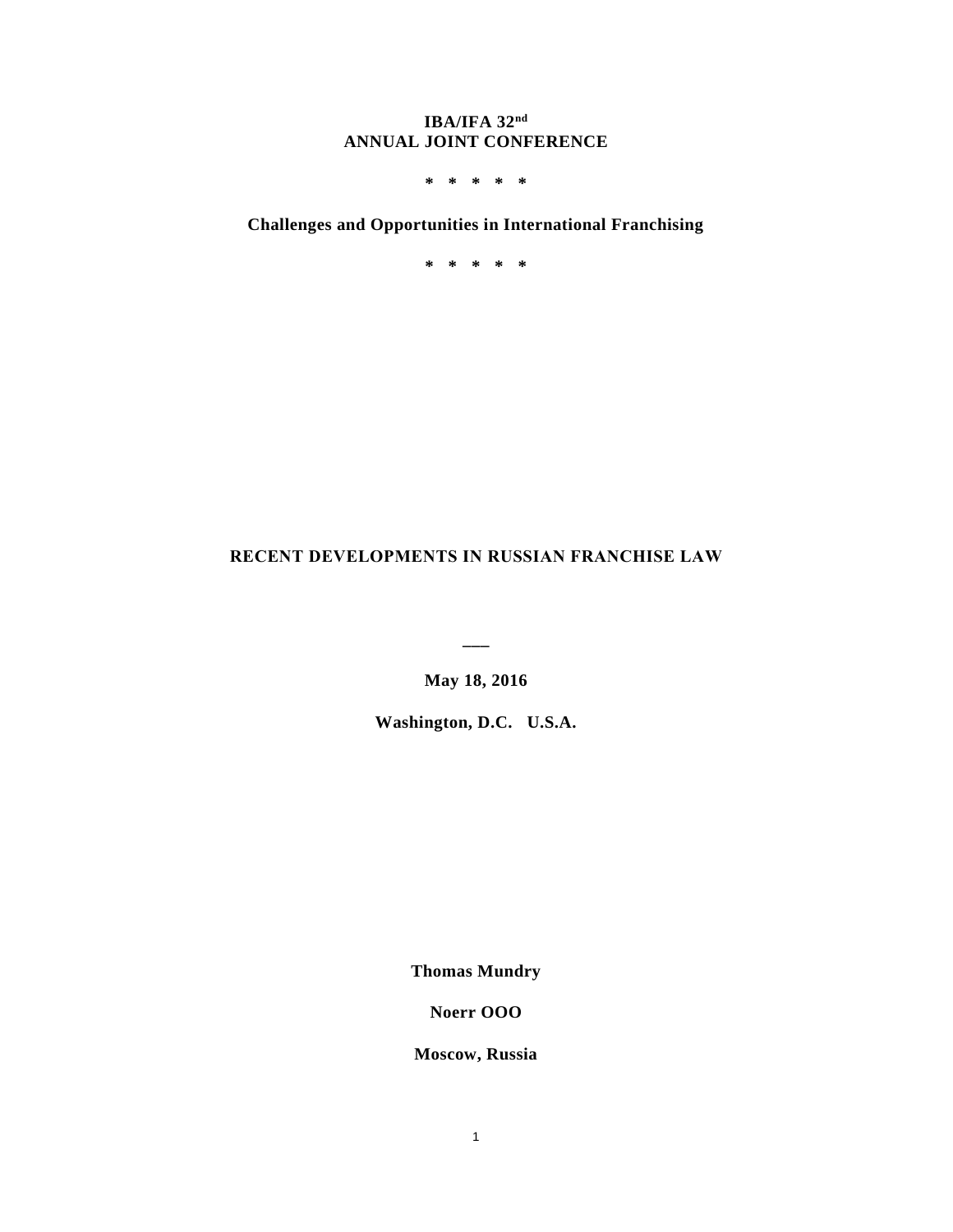|                         | TABLE OF CONTENTS                                  |
|-------------------------|----------------------------------------------------|
| $\mathbf 1$             |                                                    |
| $\overline{2}$          | NEW CONFLICT-OF-LAW PROVISIONS (NOVEMBER 2013) 3   |
| 3                       |                                                    |
| $\overline{\mathbf{4}}$ | <b>COMMERCIAL-SECRET REGIME NO LONGER REQUIRED</b> |
| 5                       | OWN USE NOT PERMITTED UNDER EXCLUSIVE LICENSES     |
| 6                       | PRE-CONTRACTUAL (INCLUDING DISCLOSURE) OBLIGATIONS |
| $\overline{7}$          |                                                    |
| 8                       | SIMPLIFIED ENFORCEMENT OF THE OBLIGATION TO ENTER  |
| 9                       |                                                    |
| 10                      |                                                    |
| 11                      | DRAFT LAW ON DISCLOSURE OBLIGATION REJECTED (MARCH |
| 12                      |                                                    |

# **TABLE OF CONTENTS**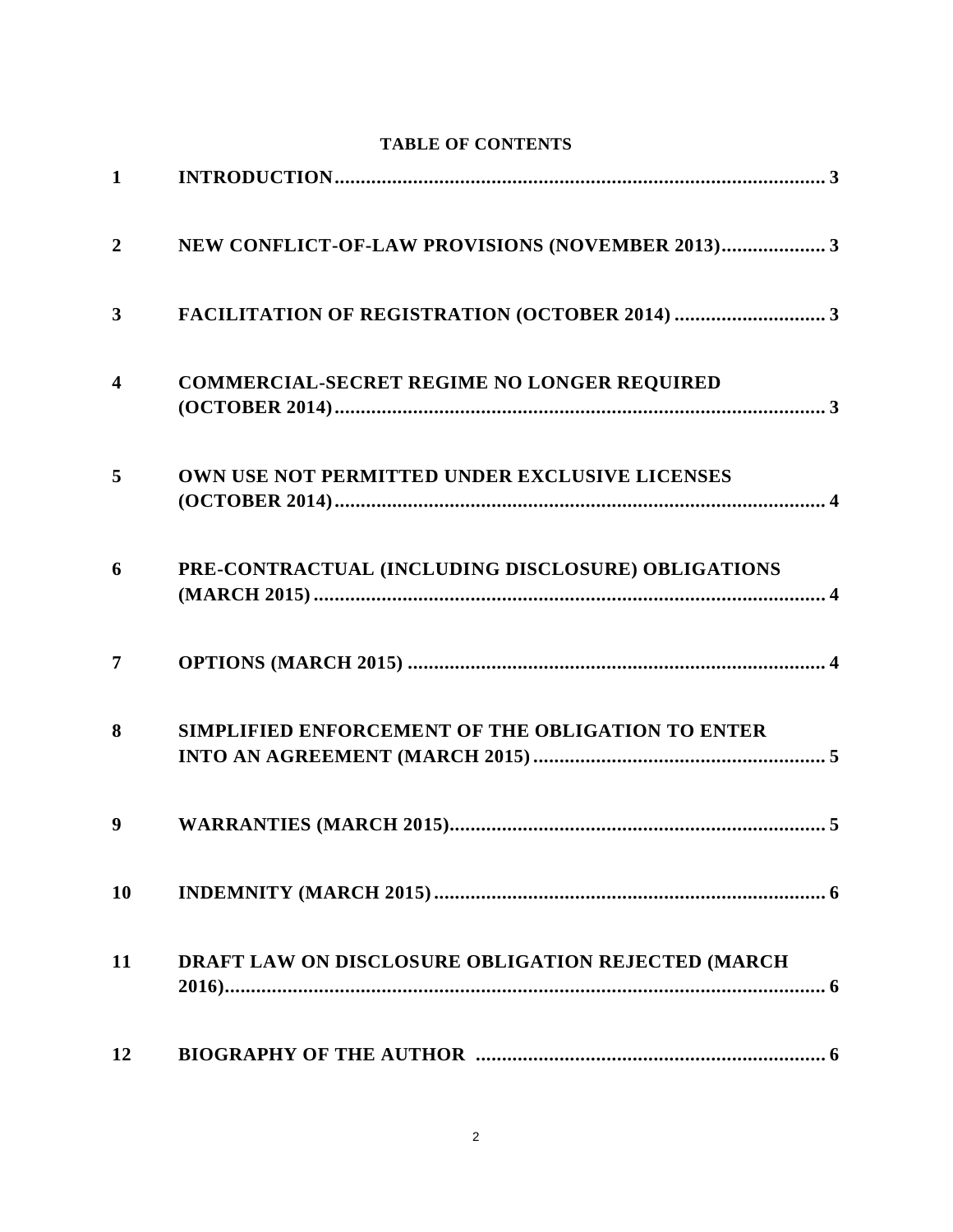#### <span id="page-2-0"></span>**1 Introduction**

In the past few years, a number of amendments relevant to franchise agreements have been introduced into the Civil Code of the Russian Federation. The amendments show that the Russian legislator is endeavoring to develop the laws in order to adapt them to international standards and to facilitate their use by franchisors and franchisees. We consider all amendments to be great progress towards a reasonable Russian legal framework for franchise agreements, although in some cases the new provisions may lead to new uncertainties.

#### <span id="page-2-1"></span>**2 New Conflict-of-Law Provisions (November 2013)**

If the parties to an international franchise agreement have not chosen the applicable national law, the national law of the country in which the franchisee conducts business applies. If the franchisee conducts business in more than one jurisdiction, the national law of the franchisor's main place of business applies. The main principle of Russian conflict-of-law rules has not changed, namely that the parties to an international franchise agreement are free to select the applicable national law. However, the provisions on registration procedures will be applied by the Russian authorities even if the parties have chosen another national applicable law.

#### <span id="page-2-2"></span>**3 Facilitation of Registration (October 2014)**

The new law facilitates registration procedures. In deviation from previous laws, the subject of registration is not the franchise agreement, but the exclusive intellectual property right which is granted under the franchise agreement. Therefore, only limited information has to be presented to the Russian patent and trademark authority (Rospatent), including the form and subject of the agreement, the names of its parties, and the registration numbers of the exclusive intellectual property rights. These amendments make Russian laws compliant with the relevant provisions of the Singapore Agreement on the Law of Trademarks which the Russian Federation signed in 2009.

#### <span id="page-2-3"></span>**4 Commercial-Secret Regime No Longer Required (October 2014)**

The subject of many franchise agreements is the granting of the use of know-how to the franchisee. Know-how is defined as a production secret of any nature that has a real or potential commercial value due to the fact that it is not known to, and cannot be freely accessed by, third parties.

The new law abolishes the former additional requirement that a "commercial-secret regime" according to the Russian law on the protection of commercial secrets must be established for the relevant production secret. The requirements of such a commercial-secret regime are very formalistic and impractical, and contain measures like the marking of the documents containing the secret, establishing rules on its protection and listing the persons who have access to the knowhow. As Western businesses usually have not established such a commercial-secret regime, the fact that it is no longer required is an important improvement in the protection of know-how under Russian laws.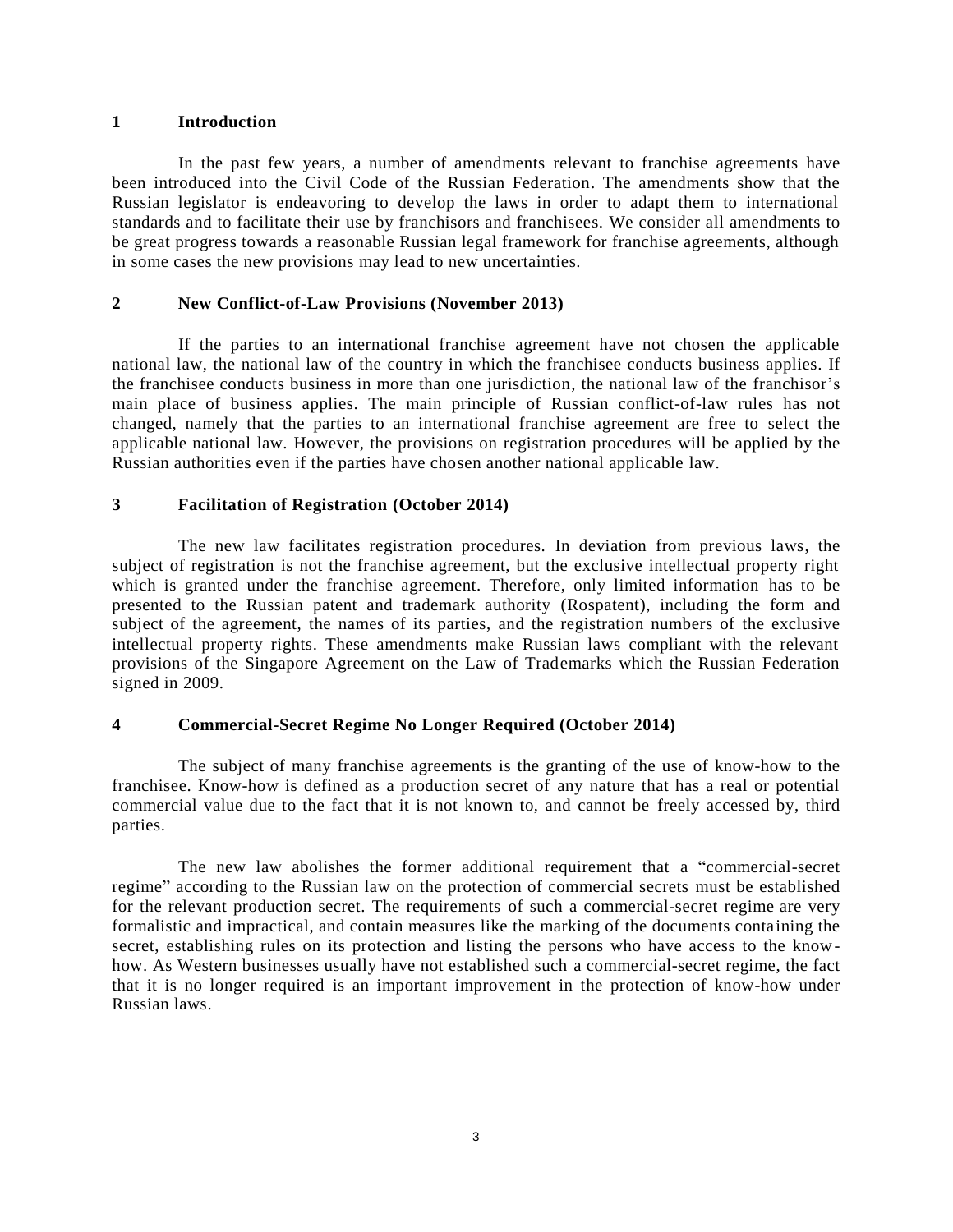#### <span id="page-3-0"></span>**5 Own Use Not Permitted under Exclusive Licenses (October 2014)**

The new law on license agreements (which also applies to franchise agreements) clarifies that the franchisor, in the event of granting an exclusive license to the franchisee, is prohibited from using the relevant intellectual property right itself unless the parties have agreed otherwise. Until the change in the law, based on an order of the Presidium of the Supreme Arbitration Court of the Russian Federation, the franchisor was entitled to use the intellectual property right itself unless this was expressly prohibited in the franchise agreement.

#### <span id="page-3-1"></span>**6 Pre-Contractual (Including Disclosure) Obligations (March 2015)**

Parties which are negotiating on entering into a franchise agreement are obliged to act in good faith. A party which is in breach of this obligation is obliged to compensate the other party for damages suffered. The new law mentions the following examples of failing to act in good faith:

- starting or continuing negotiations without intending to enter into an agreement,
- unexpected or unjustified termination of negotiations in circumstances in which the other party may not have expected termination,
- providing incomplete or untrue information or failing to disclose information which, according to the character of the planned agreement, should be known by the other party.

For franchisors, the obligation to provide adequate information is important. Although Russian courts will probably not interpret that obligation as a basis for detailed disclosure obligations as existing under US laws, franchisors should be prepared to provide more detailed business information to future franchisees than under the previous laws.

In order to overcome the uncertainties of the new laws, it is generally recommended that future parties to a franchise agreement enter into an agreement in which the pre-contractual obligations are specified. Such an agreement is expressly permitted under the new laws, provided, however, that the liability for action in bad faith or non-action is not limited.

#### <span id="page-3-2"></span>**7 Options (March 2015)**

Options play an important role in franchise agreements. Often the franchisor is granted the option to extend its activities (e.g. to open further shops or restaurants) or to extend the term of validity of the franchise agreement if certain business goals are achieved. On the other hand, upon termination of the franchise agreement, the franchisor has often the option to re-purchase the stock supplied to the franchisee but not re-sold to the customers.

Under the previous law, options could be structured as offers made by the option grantor which could be accepted by the option grantee, or as preliminary agreements with the option grantor being obliged to enter into an agreement on the performance of the respective option. However, there was no certainty regarding the lawfulness of options which may be exercised only on certain conditions (e.g. the achievement of certain business goals). Many Russian courts deemed such options invalid if the occurrence of the condition was dependent on the will of one of the parties.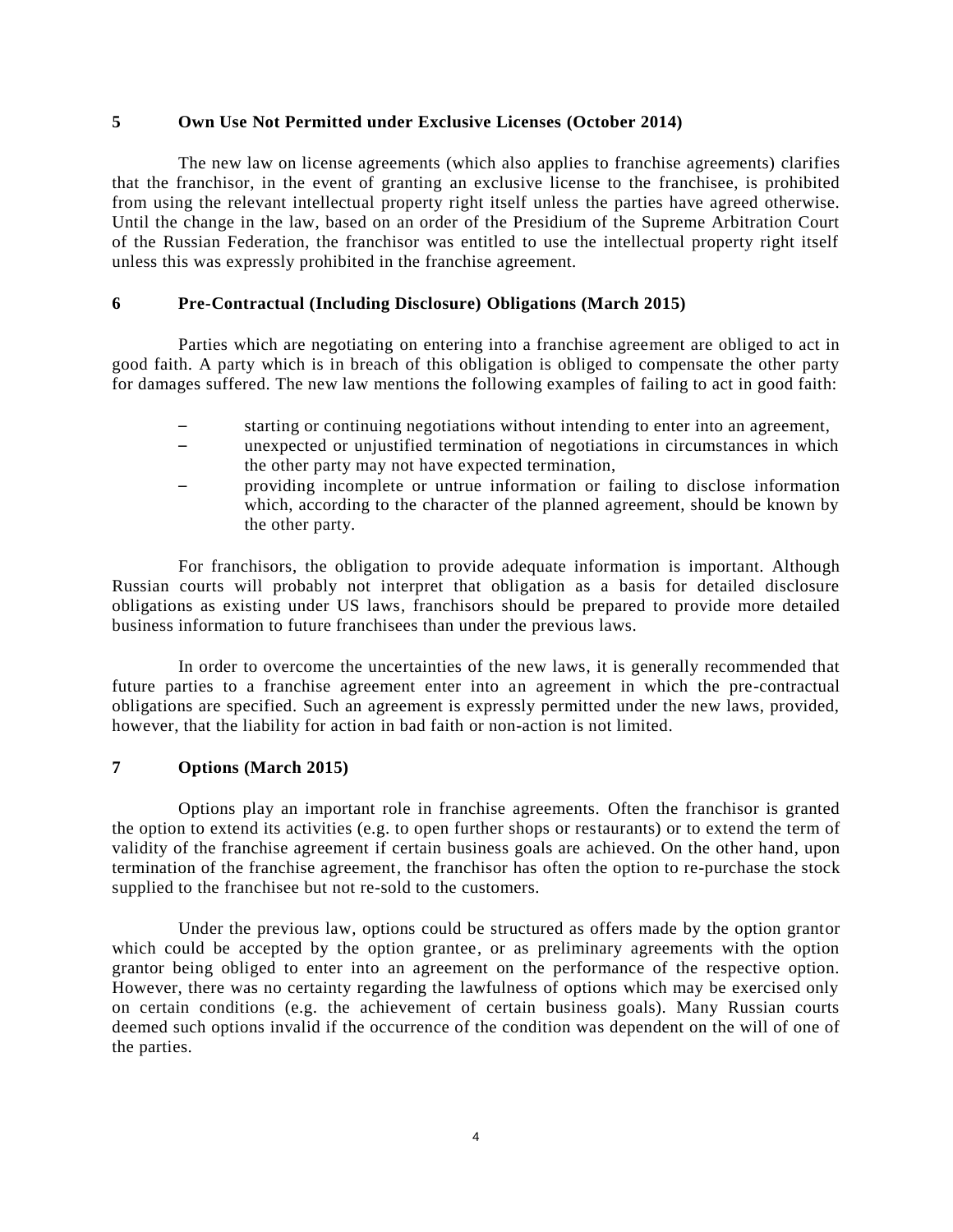The new law expressly recognizes options. It permits one party to make the other party an irrevocable offer to conclude an agreement by way of accepting the offer and states that the offer may be accepted only on certain conditions, the occurrence of which depends on the will of either of the parties. At the same time, the Supreme Court of the Russian Federation has recently acknowledged the structure of conditional options as described above.

In addition, the new law provides for "option agreements", which are agreements under which one party is granted the right to request that the other party take certain actions (e.g. payment of transfer or acceptance of goods) within a certain period. The option agreement expires if the respective action is not requested within the agreed period. It is not entirely clear why Russian law provides for the option agreement in addition to the option, as any action may be structured as an agreement on taking the respective action. That is probably the reason why one draft of the new law provided only for option agreements designed as options under the new law.

#### <span id="page-4-0"></span>**8 Simplified Enforcement of the Obligation to Enter into an Agreement (March 2015)**

The new law substantially facilitates the enforcement of an obligation to enter into an agreement and is therefore another important step towards creating a reliable legal basis for options under Russian law. Previously, it was only specified that the creditor of a claim for entering into an agreement may file a lawsuit against the debtor. This was not very helpful as it did not specify by which means the claim may be enforced.

The new law states that the agreement is deemed to be concluded when the decision of the relevant court enters into force. This solution is as simple as it is efficient. An excellent new provision!

### <span id="page-4-1"></span>**9 Warranties (March 2015)**

Similar to the concept of warranties in Anglo-American legal systems, Russian law provides for liability for compensation for damages or payment of the agreed penalty by a party which prior to, upon or after the entering into an agreement, gave incorrect confirmation of circumstances which are important for the conclusion, performance or termination of the agreement. Astonishingly, the conditions for liability are as follows:

- That the confirming party assumed or had reasonable cause to assume that the other party would rely on the confirmation, and
- That he confirming party knew that the confirmation was incorrect.

It is hard to understand why the liability of the confirming party should be subject to the aforementioned conditions. Usually a party who makes confirmations should assume that the other party trusts in the confirmations and it should make confirmations only if it is sure that they are correct. Interestingly, the law does not require the fulfillment of the above conditions for warranties in shareholders' agreements and agreements on the sale and purchase of shares.

Furthermore, an incorrect confirmation triggers liability even if the agreement which contains the confirmation is recognized as not concluded or invalid. That is, if at all, comprehensible only for confirmations which concern the validity of the agreement (e.g. the power of attorney of the signatory, or the existence of all required corporate approvals or approvals by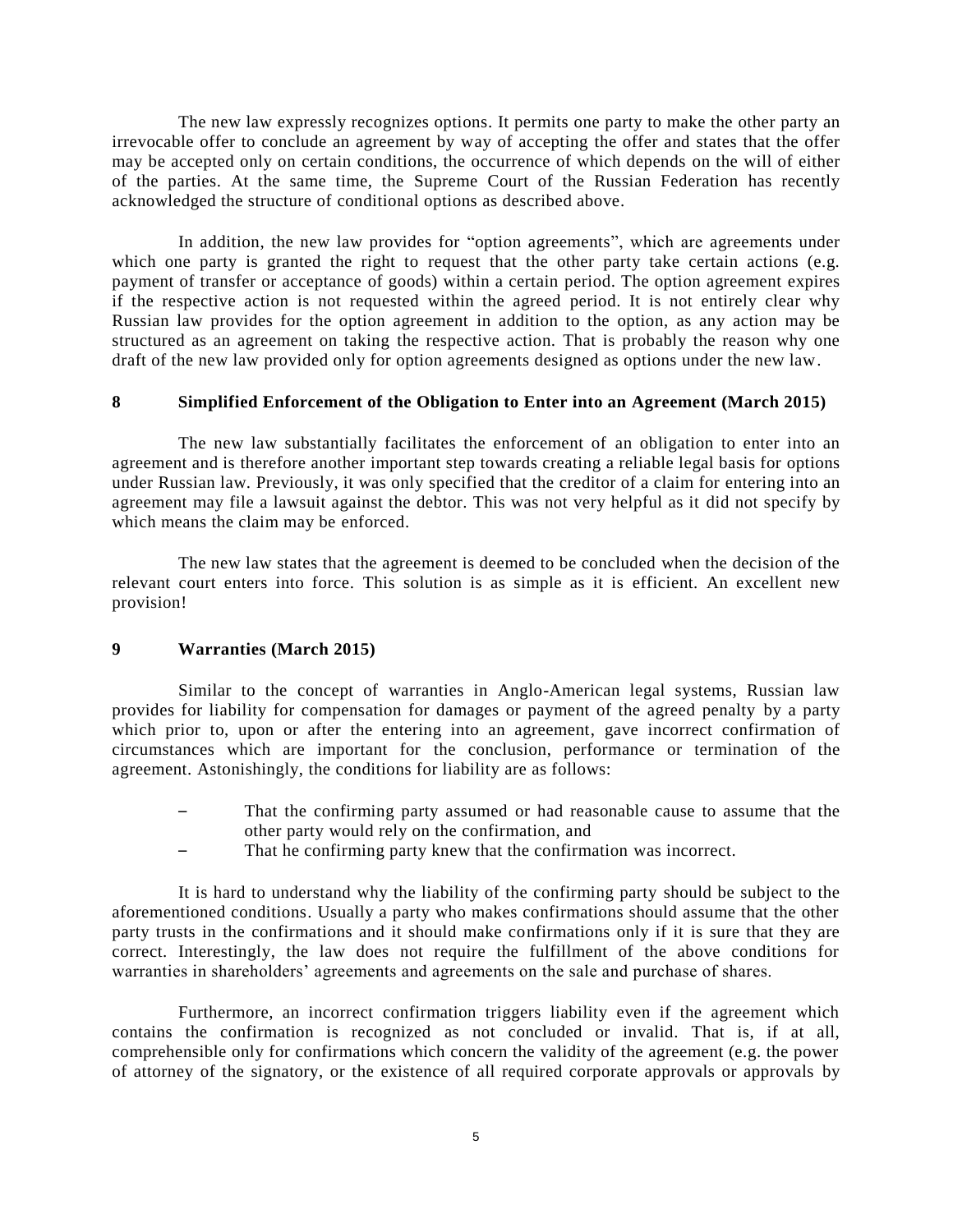third parties). However, regarding the validity of powers of attorney, it seems to be unreasonable that a party may be held liable for confirmations by its non-authorized attorney.

### <span id="page-5-0"></span>**10 Indemnity (March 2015)**

Similar to the concept of indemnity in Anglo-American legal systems, the parties may agree in franchise agreements that a party is obliged to pay compensation for economic losses which it suffers due to certain circumstances unconnected with a breach of the agreement. The law mentions the following examples:

- impossibility of performance of an obligation,
- claims by third parties (e.g. governmental authorities) against the indemnifying party or third parties.

The indemnity clause must provide a basis for calculating the economic loss. In deviation from previous draft laws, there is no reference to the general provisions on calculating damages if the indemnification clause contains no basis for calculating the economic loss. We consider the lack of such a reference to be reasonable, as an indemnity is not a liability for unlawful action or non-action, but compensation for economic loss upon the occurrence or non-occurrence of certain circumstances. For this reason, it is also understandable that, in contrast to contractual penalties, a court is not entitled to reduce the amount of the indemnification.

As for warranties, the law provides that the indemnification clause is valid even if the agreement which contains the indemnification clause is recognized as not concluded or invalid. Please refer to our comments on the corresponding provision in section [9](#page-4-1) above.

#### <span id="page-5-1"></span>**11 Draft Law on Disclosure Obligation Rejected (March 2016)**

In 2014, a draft law was put forward which provided for a disclosure obligation on the part of the franchisor. The new law contained a detailed list of the information to be provided . The franchisor had to present the information to the franchisee not later than two weeks prior to either the signing of the franchise agreement or the first payment to be made under the franchise agreement. In the event of a breach of the disclosure obligation, the franchisee had the right to cancel the franchise agreement. The draft law was rejected in March 2016 on its first reading by the Duma of the Russian Federation.

#### **\*\*\*\*\*\*\*\*\*\*\*\*\*\*\*\*\*\*\*\***

# <span id="page-5-2"></span>**Biography of the author**

Dr. Thomas Mundry has worked as a lawyer in Moscow since 1994, where he has gained substantial experience in investment and other projects for Western and Russian companies in the Russian Federation. Dr. Mundry advises on national and international franchise structures, distribution and sales to and from Russia for numerous businesses and is a frequent speaker and author on IP and franchise issues. He has advised numerous international franchisors on establishing franchise structures in Russia, including McDonald's Russia, Wetzel's Pretzels,